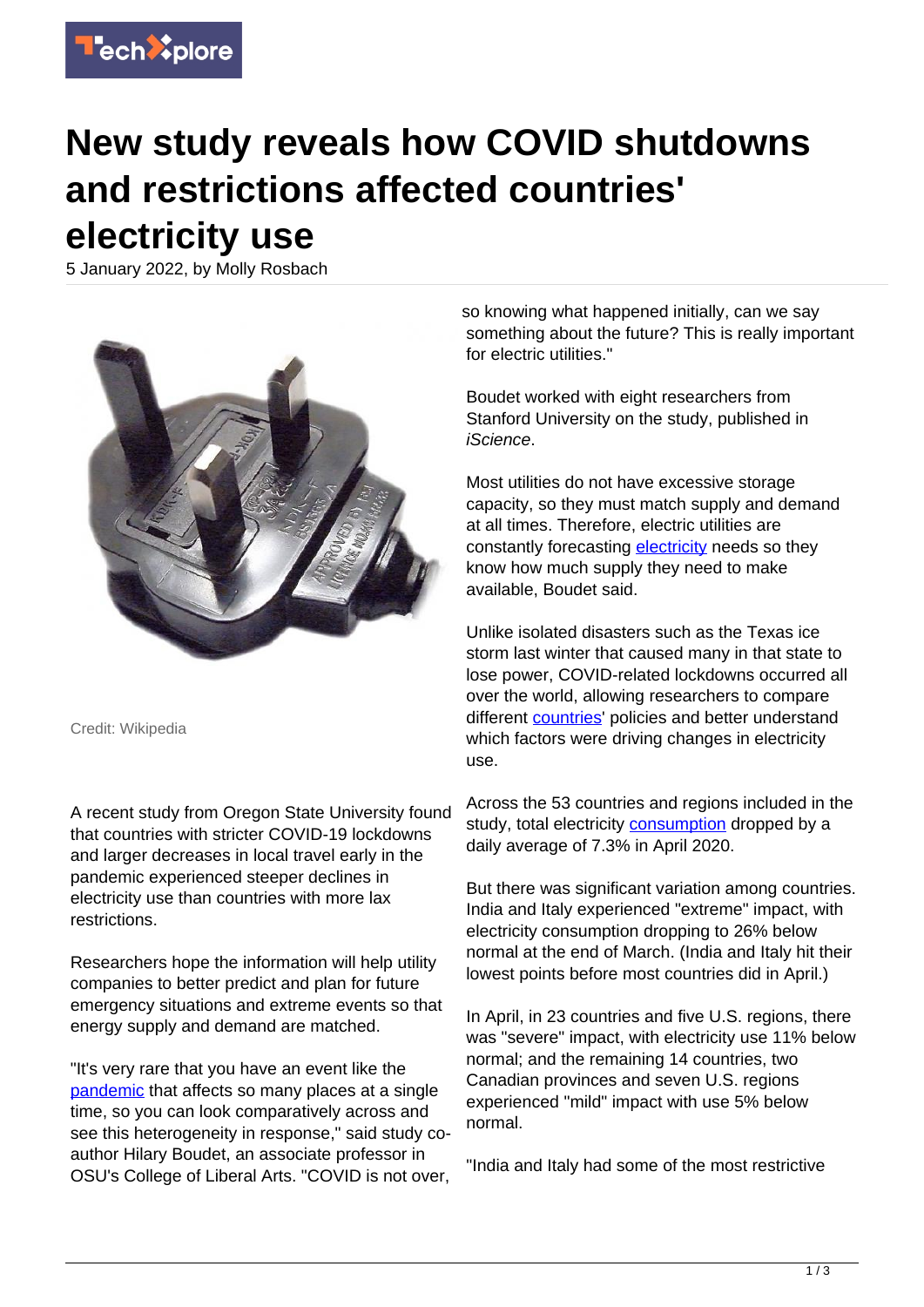

policies early on, in terms of keeping people at home, but there are other places that had [restrictions](https://techxplore.com/tags/restrictions/) that didn't experience such a dramatic drop," Boudet said. "It's hard to say what is it about [10.1016/j.isci.2021.103568](http://dx.doi.org/10.1016/j.isci.2021.103568) India and Italy specifically that led to this distinction."

The pace of recovery also varied among countries, and the speed at which some bounced back surprised Boudet. Most countries had rebounded to mostly normal levels of electricity consumption by June or July of 2020, despite the fact that lockdowns were still in place, she said.

"When everything was shut down, there was a shock to the system and a decrease in consumption, and in that early phase, it was related to government restrictions," Boudet said. "But as we moved forward, government restrictions became less tied to actual electricity consumption."

It appears that most of the decrease in consumption was due to declines in the industrial and commercial sectors, Boudet said. Some emerging studies have found that residential electricity consumption increased while people were stuck at home, but not to the extent that it offset the drop in commercial consumption, she said. Reduced local travel to retail and recreation locations, in particular, was linked to steep declines in electricity consumption.

Researchers speculated that the local severity of COVID or the characteristics of the country's electricity system might have played a role in changes in electricity consumption. Boudet said individuals may have also responded to COVID with self-imposed restrictions on their daily activities beyond the government lockdowns.

Boudet hopes this research will help inform [policy](https://techxplore.com/tags/policy/) as the pandemic continues.

"If utilities could make use of what they know already of how people behave when things are shut down, they could be better informed about what will happen when things may shut down in the future because of the pandemic or other crises," she said.

 **More information:** Elizabeth Buechler et al, Global changes in electricity consumption during COVID-19, iScience (2021). [DOI:](http://dx.doi.org/10.1016/j.isci.2021.103568)

Provided by Oregon State University